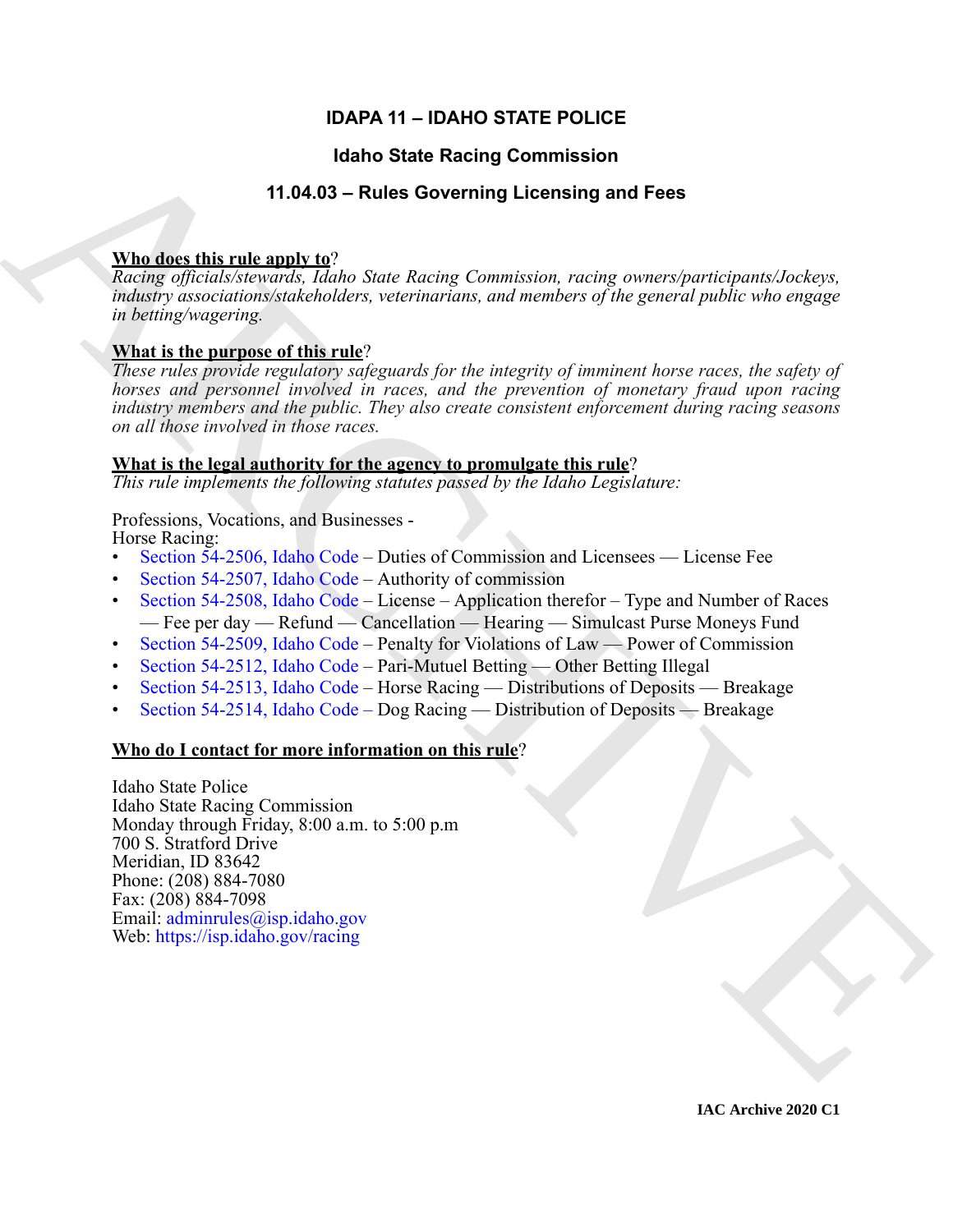# **Table of Contents**

# 11.04.03 - Rules Governing Licensing and Fees

|  | 130. Assistant Starter License. Manual Communication of the State of Table 30. |    |
|--|--------------------------------------------------------------------------------|----|
|  |                                                                                |    |
|  |                                                                                |    |
|  |                                                                                |    |
|  |                                                                                |    |
|  |                                                                                |    |
|  |                                                                                |    |
|  |                                                                                |    |
|  |                                                                                |    |
|  |                                                                                |    |
|  |                                                                                |    |
|  |                                                                                |    |
|  |                                                                                | 10 |
|  |                                                                                |    |
|  |                                                                                |    |
|  |                                                                                |    |
|  |                                                                                |    |
|  |                                                                                |    |
|  |                                                                                |    |
|  |                                                                                |    |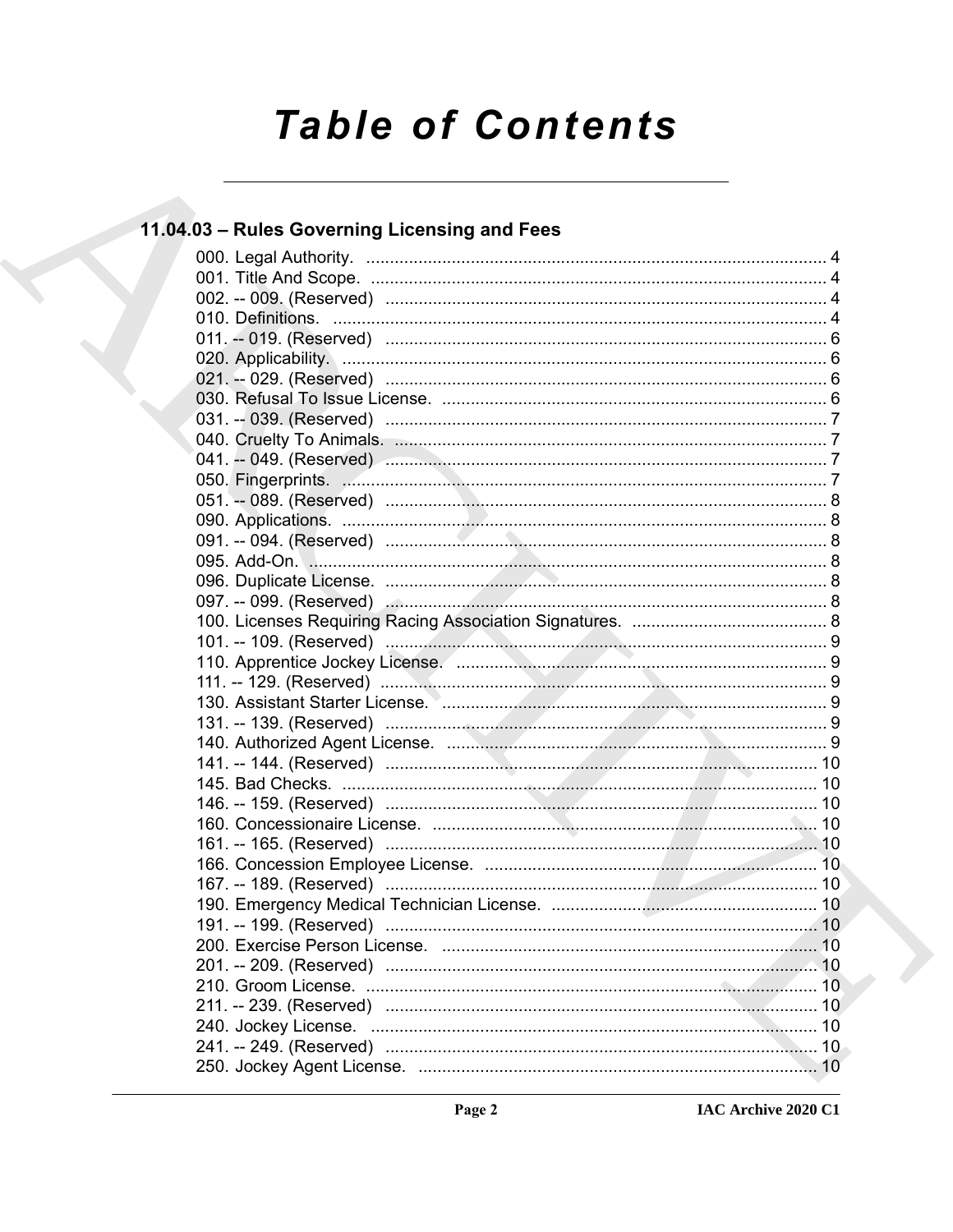# Table of Contents (cont'd)

| 251. -- 279. (Reserved) …………………………………………………………………………………11 |  |
|-----------------------------------------------------------|--|
|                                                           |  |
|                                                           |  |
|                                                           |  |
|                                                           |  |
|                                                           |  |
|                                                           |  |
|                                                           |  |
|                                                           |  |
|                                                           |  |
|                                                           |  |
|                                                           |  |
|                                                           |  |
|                                                           |  |
|                                                           |  |
|                                                           |  |
|                                                           |  |
|                                                           |  |
|                                                           |  |
|                                                           |  |
|                                                           |  |
|                                                           |  |
|                                                           |  |
|                                                           |  |
|                                                           |  |
|                                                           |  |
|                                                           |  |
|                                                           |  |
|                                                           |  |
|                                                           |  |
|                                                           |  |
|                                                           |  |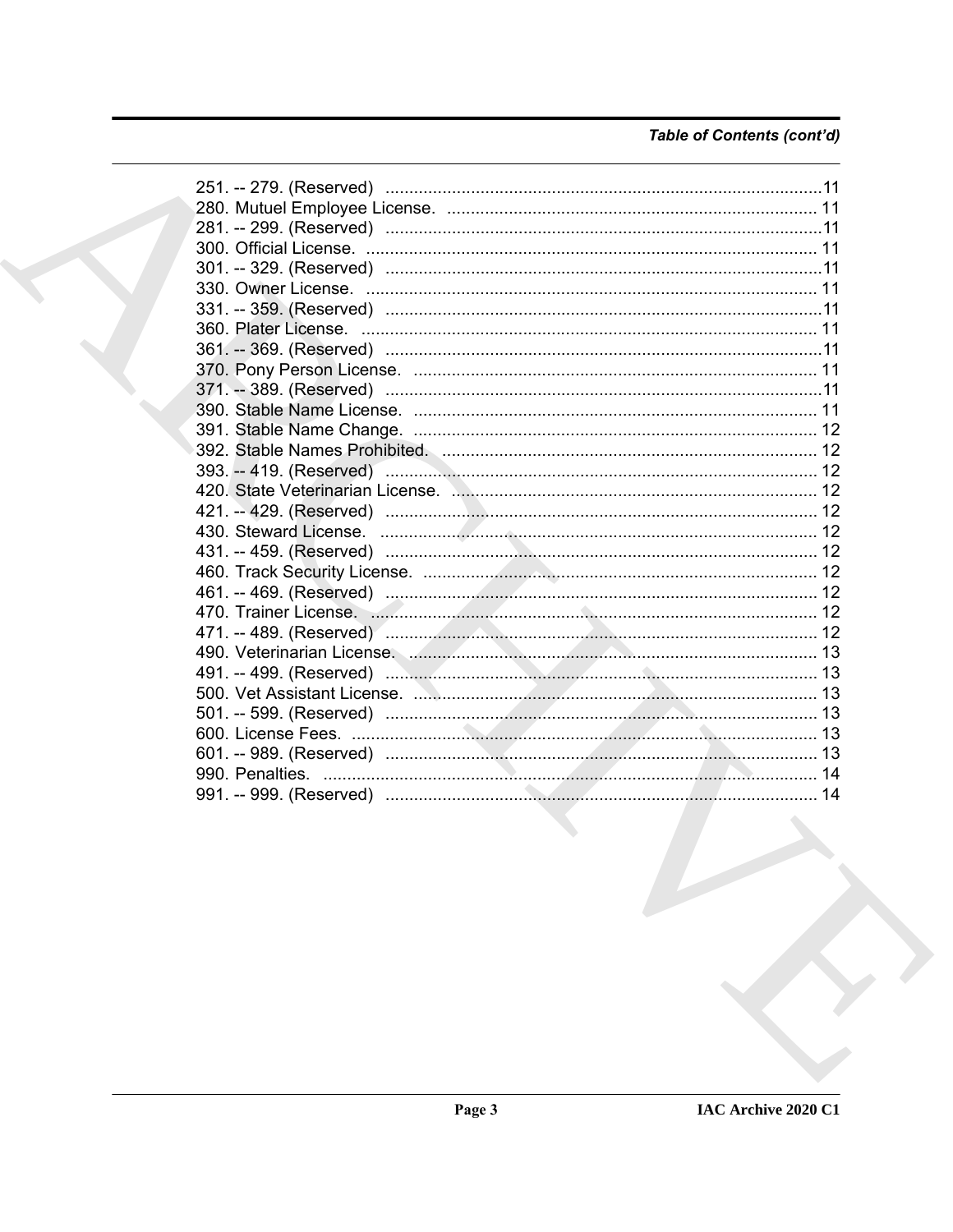#### **11.04.03 – RULES GOVERNING LICENSING AND FEES**

<span id="page-3-22"></span><span id="page-3-1"></span><span id="page-3-0"></span>**000. LEGAL AUTHORITY.**

This chapter is adopted pursuant to the legal authority of Title 54, Chapter 25, of the Idaho Code. (3-20-20)T

#### <span id="page-3-23"></span><span id="page-3-2"></span>**001. TITLE AND SCOPE.**

**01. Title**. These rules are titled IDAPA 11.04.03, "Rules Governing Licensing and Fees," of the Idaho State Racing Commission. (3-20-20)T

**02.** Scope. These rules govern licensing procedures and the fees charged for licenses by the Idaho State Commission. (3-20-20)T Racing Commission.

<span id="page-3-3"></span>**002. -- 009. (RESERVED)**

<span id="page-3-5"></span><span id="page-3-4"></span>**010. DEFINITIONS.**

In addition to the definitions in Title 54, Chapter 25, Idaho Code, the following apply: (3-20-20)T

<span id="page-3-6"></span>**01. Admissions**. A racing association employee who collects admission money for entrance to the racetrack. (3-20-20)T

<span id="page-3-10"></span>**02. Authorized Agent**. A person appointed by a written instrument signed and acknowledged before a notary public empowered to transact the business of a stable owner or horse breeder. (3-20-20)T

<span id="page-3-8"></span>**03. Apprentice Jockey**. A jockey who has not ridden a certain number of winners within a specified period of time. (3-20-20)T

<span id="page-3-7"></span>**04. Announcer**. A person employed by a racing association to announce during the running of the races.  $(3-20-20)T$ 

<span id="page-3-9"></span>**05. Assistant Starter**. The employee of a racing association who, under direct supervision of the starter, helps place the starting gate for a race, leads horses into the gate, helps jockeys and handles horses while in the gate until the start. (3-20-20)T

<span id="page-3-11"></span>**06.** Chart Person. An official who compiles the statistical "picture" of a race which shows the position vin of each horse at designated points of call during the race and other data. (3-20-20) and margin of each horse at designated points of call during the race and other data.

This deposite is absorbed particle is logical collective. CERES S. Chapter 25, this lokale Cool. (3-20-20)7<br>
01. THE AND SCOPE.<br>
01. THE AND SCOPE.<br>
10. THE AND SCOPE.<br>
10. THE THE THE AND SCOPE (Task relation of the set **07. Clerk of Scales**. The employee of a racing association responsible for sequestering all jockeys each racing day, weighing all jockeys out and in from races, checking their assigned riding weights versus their actual weights, and reporting all changes. (3-20-20)T

<span id="page-3-13"></span><span id="page-3-12"></span>**08.** Clocker. A person who times workouts and races. (3-20-20)T

<span id="page-3-15"></span><span id="page-3-14"></span>**09. Concessionaire**. A person that offers goods or services for sale to the public at a racetrack.  $(3-20-20)T$ 

**10.** Concession Employee. An employee of a concessionaire or a racing association employee offering services for sale to the public. (3-20-20) goods or services for sale to the public.

<span id="page-3-17"></span><span id="page-3-16"></span>**11. Duplicate**. Replacement license for a license that has been lost or destroyed. (3-20-20)T

**12. Emergency Medical Technician**. An emergency responder trained and certified to provide emergency medical services to the critically ill and injured person. (3-20-20)T

<span id="page-3-18"></span>**13. Exercise Person**. A rider who exercises horses at a racetrack. (3-20-20)T

<span id="page-3-20"></span><span id="page-3-19"></span>**14.** Groom. A person hired by a trainer who cares for a horse at a racetrack. (3-20-20)T

**15. Horsemen's Bookkeeper**. A bonded racing association employee who manages the horsemen's accounts which covers all monies due horseman in regards to purses, stakes, rewards, claims and deposits.  $(3-20-20)T$ 

<span id="page-3-21"></span>**16. Identifier**. The employee of a racing association who checks the lip tattoo, other identification, and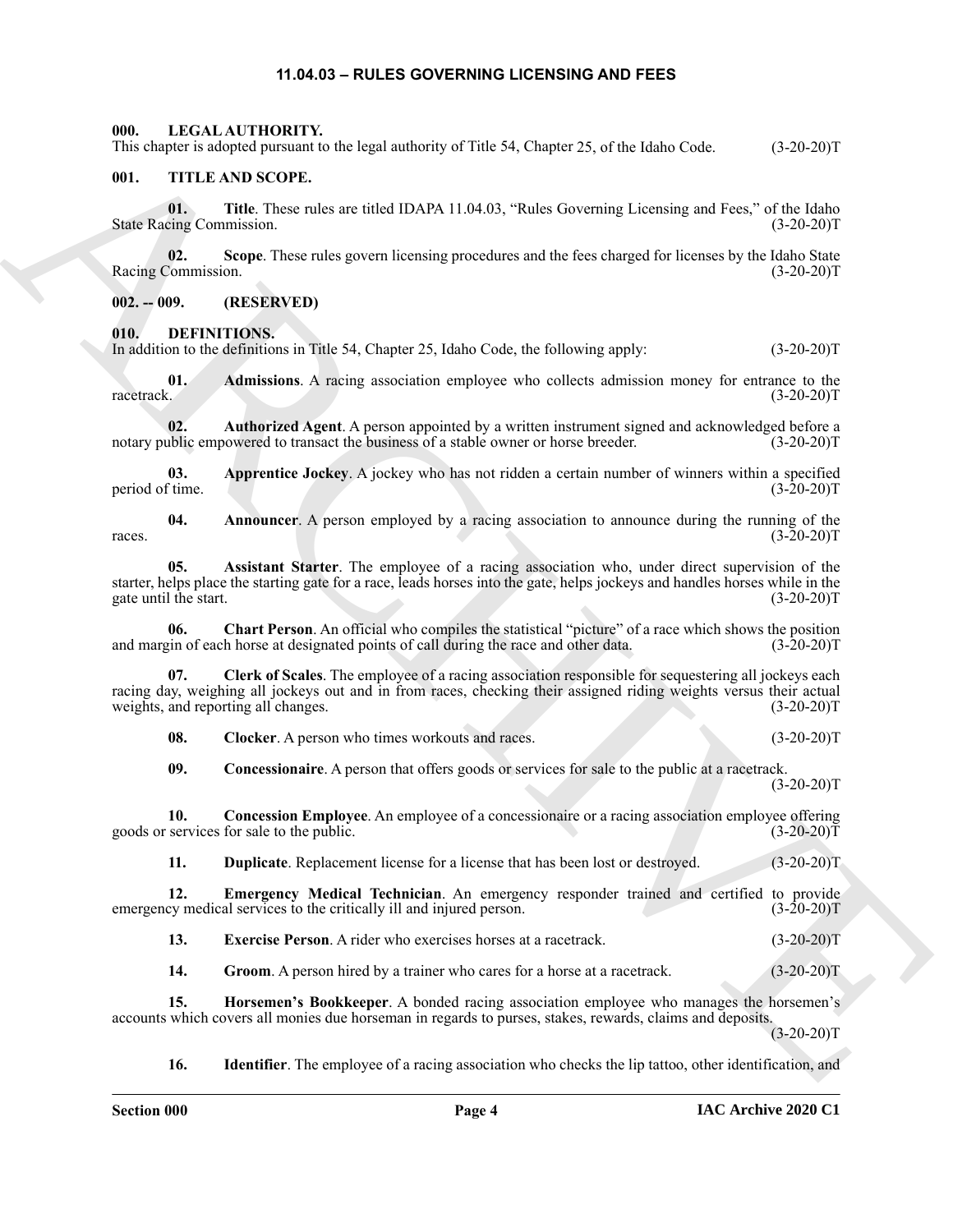#### *IDAHO ADMINISTRATIVE CODE IDAPA 11.04.03 Idaho State Police/Racing Commission Rules Governing Licensing & Fees*

markings of each horse as it enters the paddock to make sure the correct horses are running in the race. (3-20-20)T

<span id="page-4-2"></span><span id="page-4-1"></span><span id="page-4-0"></span>**17. Jockey**. A professional rider licensed to ride in races. (3-20-20)T

**18. Jockey Agent**. A person who helps a jockey obtain mounts in return for a portion of the jockey's earnings.  $(3-20-20)T$ 

**19. Jocks Room Custodian**. A racing association employee authorized to regulate the conduct of the jockeys, ensure good order is maintained, and monitors the jockeys. (3-20-20)T

<span id="page-4-3"></span>**20. Maintenance**. A racing association employee hired to maintain the grounds and facility of the racetrack. (3-20-20)T

<span id="page-4-4"></span>**21. Medical Professional**. A doctor, physician's assistant, or emergency medical technician licensed or certified in the state of Idaho. (3-20-20)T

**22. Mutuel Employee**. A racing association employee that accepts the patrons' money and issues the betting ticket. (3-20-20)T

<span id="page-4-6"></span><span id="page-4-5"></span>**23. Office Personnel**. A racing association employee who works in the office of the racetrack.  $(3-20-20)T$ 

<span id="page-4-9"></span><span id="page-4-8"></span><span id="page-4-7"></span>**24. Official**. Persons licensed by the state to ensure the rules of racing are enforced. (3-20-20)T

**25. Outrider**. The employee of a racing association who leads the post parade at a racetrack and gets of s and jockeys to the starting gates on time. (3-20-20) the horses and jockeys to the starting gates on time.

**26. Owner**. The person that has legal title to, or has financial control of, a horse utilized for racing in owever, an interest in the winnings of a horse does not itself constitute ownership. (3-20-20) Idaho. However, an interest in the winnings of a horse does not itself constitute ownership.

<span id="page-4-10"></span>**27. Owner/Trainer**. An owner who conditions and prepares his own horse for racing, with the absolute responsibility to ensure the physical condition and eligibility of the race horse. (3-20-20)T

For the Police Poisson Commutation<br>
maning to Construct the March State of the Construction of the Construction of the State of the March State of the Mark State of the State of the State of the State of the State of the **28. Paddock Judge**. The employee of a racing association responsible for getting jockeys and horses in order to go to the starting gate; also checks the equipment used by each horse and supervises the saddling of the horses.  $(3-20-20)T$ 

<span id="page-4-12"></span><span id="page-4-11"></span>**29. Photographer**. A person who takes photographs of the winning horses in the winner's circle.

<span id="page-4-13"></span>**30. Plater**. A blacksmith who shoes horses at a racetrack. (3-20-20)T

<span id="page-4-16"></span><span id="page-4-15"></span><span id="page-4-14"></span>**31. Pony Person**. A person on horseback who accompanies a horse and jockey to the starting gate.  $(3-20-20)$ T

**32. Racetrack**. The grounds and enclosures of any racing association where horse racing or parimutuel betting occurs under the authority and supervision of the Racing Commission. (3-20-20)

**33. Racing Association**. Any person licensed by the Racing Commission to conduct a race meet and uel wagering. (3-20-20)T pari-mutuel wagering.

**Racing Secretary**. The employee of a racing association, who writes the conditions for the races, assigns the weights for handicap races, receives entries, conducts the draw, and is responsible for the operation and organization of the race office. (3-20-20)T

<span id="page-4-18"></span><span id="page-4-17"></span>**35. Stable Name**. An assumed business name used by a person for his horse racing operation.

 $(3-20-20)T$ 

 $(3-20-20)$ T

**Section 010 Page 5**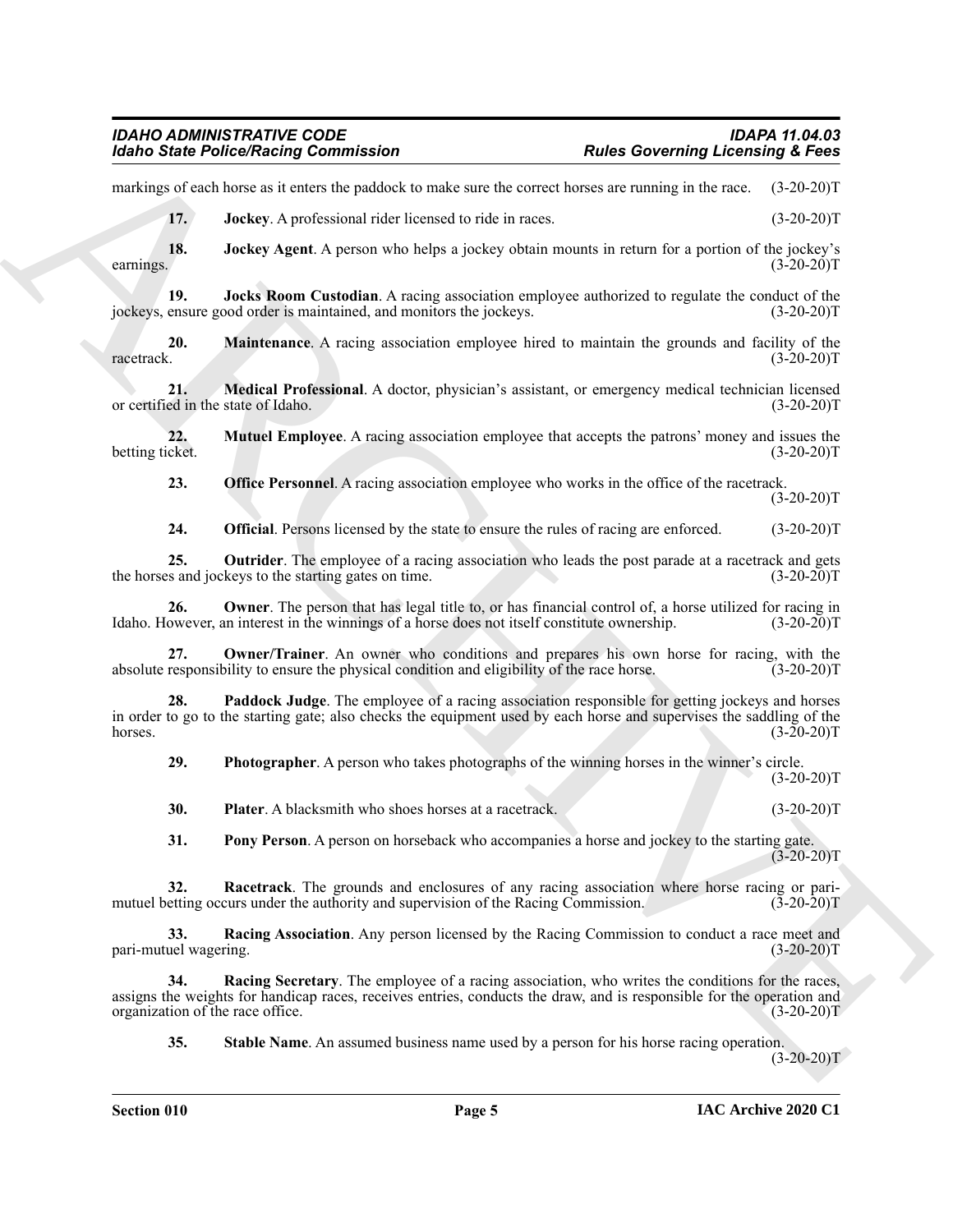Form Since Police Street Principle Commission<br>
And Since Police Street Principle Commission<br>
Street The Scheme Commission explores the result of results and specifically assumed that the specifical street of the specifica **36. Stall Superintendent**. A racing association employee hired to assign applicants such stabling as deemed proper to be occupied by horses in preparation for racing and determines all conflicting claims to stable  $\text{space.}$  (3-20-20)T

<span id="page-5-7"></span><span id="page-5-6"></span><span id="page-5-5"></span>**37. Starter**. The employee of a racing association responsible for dispatching the horses for a race.  $(3-20-20)T$ 

**38. State Veterinarian**. A veterinarian employed by the Racing Commission to serve as professional adviser and consultant to the Racing Commission on veterinary matters including all regulatory aspects of the application and practice of veterinary medicine at racetracks. (3-20-20)T

<span id="page-5-8"></span>**39.** Steward. A horse racing official who presides over a race meeting, has jurisdiction over all racing rules on protests and claims of foul, and imposes fines and suspensions. (3-20-20) officials, rules on protests and claims of foul, and imposes fines and suspensions.

<span id="page-5-9"></span>**40. Tote Employee**. An employee of a company providing the automated pari-mutuel system that dispenses and records betting tickets, calculates and displays odds and payoffs, and provides the mechanism for cashing winning tickets. (3-20-20) cashing winning tickets.

**41. Track Superintendent**. The employee of a racing association responsible for maintaining le racing and training track conditions during a race meet. (3-20-20) acceptable racing and training track conditions during a race meet.

<span id="page-5-12"></span><span id="page-5-11"></span><span id="page-5-10"></span>**42. Track Security**. A person responsible to provide security at a racetrack. (3-20-20)T

**43. Trainer**. The person who conditions and prepares a race horse for racing, with the absolute bility to ensure the physical condition and eligibility of the race horse. (3-20-20) responsibility to ensure the physical condition and eligibility of the race horse.

<span id="page-5-15"></span><span id="page-5-13"></span>**44. Valet**. A person who attends riders and keeps their wardrobe and equipment in order. (3-20-20)T

**45. Veterinarian**. A private veterinary practitioner employed by owners or trainers on an individual case or contract basis. (3-20-20)T

<span id="page-5-16"></span><span id="page-5-14"></span>**46. Vet Assistant**. A person who assists a state veterinarian. (3-20-20)T

**47.** Video Employee. An employee hired by a photo/video provider to operate the equipment during of horse races for the benefit of the stewards and racetracks. (3-20-20)<sup>T</sup> the running of horse races for the benefit of the stewards and racetracks.

# <span id="page-5-0"></span>**011. -- 019. (RESERVED)**

<span id="page-5-4"></span><span id="page-5-1"></span>**020. APPLICABILITY.**

Pursuant to Section 54-2506, Idaho Code, these rules apply to any person that participates, directly or indirectly, in any race meet.

<span id="page-5-2"></span>**021. -- 029. (RESERVED)**

#### <span id="page-5-17"></span><span id="page-5-3"></span>**030. REFUSAL TO ISSUE LICENSE.**

The Racing Commission may refuse to issue a license and may revoke any license already issued to any person:  $(3-20-20)T$ 

<span id="page-5-18"></span>**01.** Convicted. Who has been convicted of any felony and whose civil rights have not yet been restored to Section 18-310(2). Idaho Code. (3-20-20) pursuant to Section  $18-310(2)$ , Idaho Code.

<span id="page-5-19"></span>**02.** Felony Probation. Who is on probation, or parole for a conviction or withheld judgment for any (3-20-20) felony. (3-20-20)T

<span id="page-5-20"></span>**03. Misrepresentation**. Who has made any material misrepresentation or false statement to the Racing Commission or its agents in his application for license or otherwise, or who fails to answer any material question on any application for a license. (3-20-20)T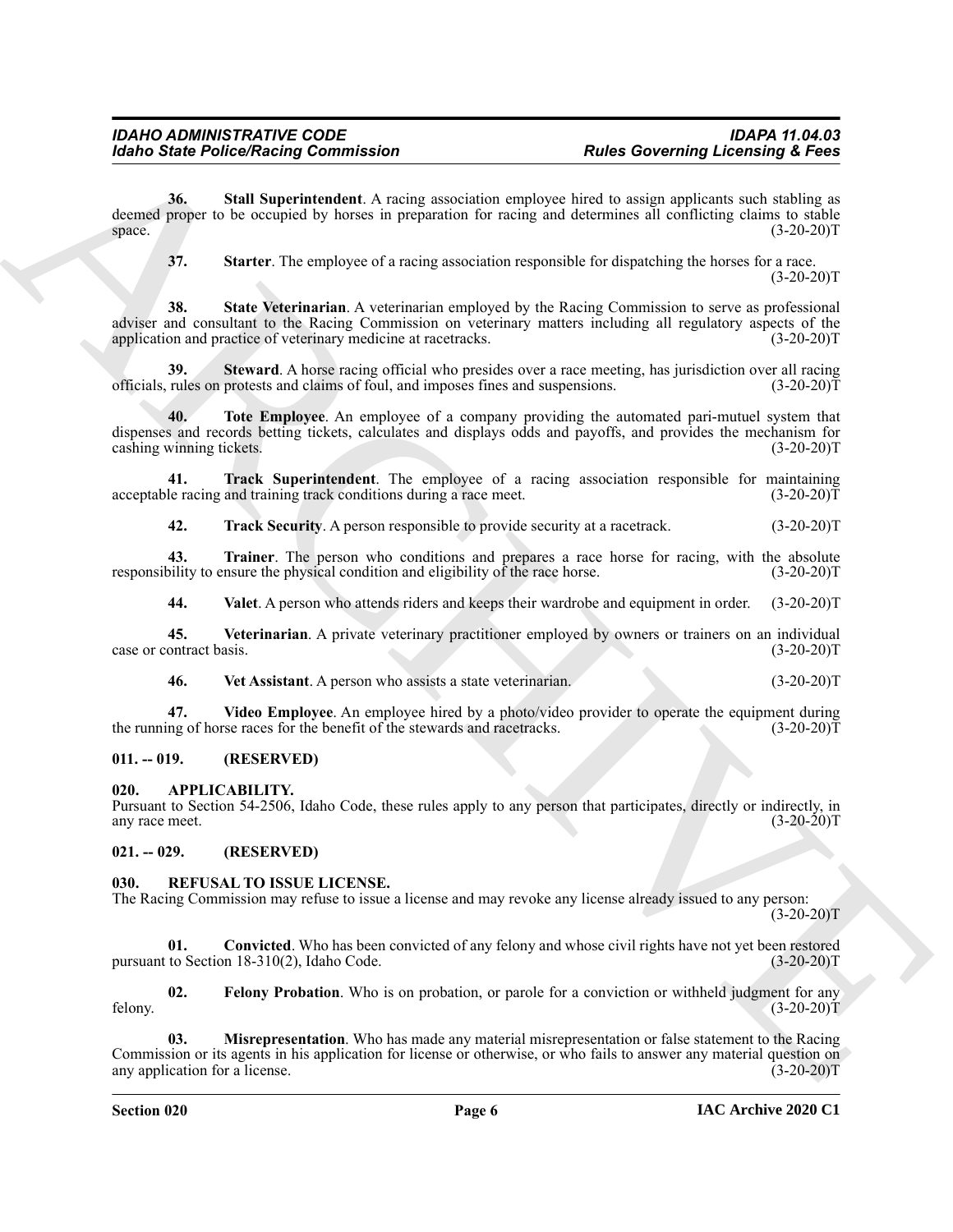<span id="page-6-15"></span>**04. Unqualified**. Who is unqualified by age, skill, knowledge or ability to engage in the activities for which a license is required. (3-20-20)T

<span id="page-6-14"></span>**05.** Ownership. Who fails to disclose the true ownership or interest in any or all horses as required by any application. (3-20-20)T

<span id="page-6-11"></span>**06. Ejection**. Who is subject to exclusion or ejection from the racing enclosure or is within the classes of persons prohibited from participating in pari-mutuel wagering. (3-20-20)T

<span id="page-6-8"></span>**07. Conduct**. Who has committed an act or acts demonstrating financial instability, intemperate habits or has a bad reputation for truth, honesty and integrity, or other similar conduct contrary to the best interest of racing.  $(3-20-20)T$ 

<span id="page-6-12"></span>**08.** Narcotics. Who has been convicted of possession, use, or sale of any narcotic, dangerous drug, or marijuana if such conviction was a misdemeanor, within two (2) years prior to the date of making application for any<br>(3-20-20)T license.  $(3-20-20)T$ 

<span id="page-6-10"></span>**09. Drug Probation**. Who is on probation or parole for a conviction or withheld judgment for a conviction or withheld in the discussion, use, or sale of any narcotic, dangerous drug, or marijuana. (3-20-20) misdemeanor possession, use, or sale of any narcotic, dangerous drug, or marijuana.

<span id="page-6-13"></span>**10.** Not Permitted. Who is not permitted by law or statute to engage in the occupation for which the sought. (3-20-20) license is sought.

<span id="page-6-16"></span>**11. Violated Rules**. Who has violated or who aids or abets or conspires with any person to violate any provision of the Racing Commission rules or of Sections 54-2501 through 54-2516, Idaho Code.

<span id="page-6-7"></span>**12. Age**. No person under sixteen (16) years of age may be issued a license by the Racing Commission with the exception that a person under sixteen (16) years of age may be licensed as a co-owner with a parent or guardian if the person under sixteen (16) years of age submits an Assumption of Liability form signed by the parent or guardian and notarized by a notary public. This co-ownership is not intended to allow an underage person access to any areas of the track facility. (3-20-20)T

<span id="page-6-9"></span>**13. Deny or Revoke**. The Racing Commission may deny a license to, or revoke the license of, any ho has had a license revoked or denied by any recognized racing jurisdiction. (3-20-20) person who has had a license revoked or denied by any recognized racing jurisdiction.

#### <span id="page-6-0"></span>**031. -- 039. (RESERVED)**

#### <span id="page-6-4"></span><span id="page-6-1"></span>**040. CRUELTY TO ANIMALS.**

No licensee may violate Title 25, Chapter 35, Idaho Code, "Cruelty to Animal," while on the grounds of a racing association. The stewards will be the sole judges of whether or not a violation of Title 25, Chapter 35, Idaho Code, has occurred on racing association grounds. The penalty for a first offense may include a fine or a suspension or both. A second violation within a calendar year will include a mandatory suspension, the length of which will be at the discretion of the stewards. (3-20-20)T

#### <span id="page-6-2"></span>**041. -- 049. (RESERVED)**

#### <span id="page-6-5"></span><span id="page-6-3"></span>**050. FINGERPRINTS.**

For the Police Street Principal Commission<br>
Units Governing Licensing's Lens<br>
Units (Security Continues)<br>
Weight a comparison of the control of the state of the control of the state of the state of the state<br>
which a comp All persons between the ages of eighteen (18) and sixty-nine (69) applying for licensing pursuant to this chapter are required to submit information and fingerprints necessary to obtain criminal history information from the Idaho State Police Bureau of Criminal Identification and the Federal Bureau of Investigation. The Idaho State Racing Commission (ISRC) may receive criminal history information from the Idaho State Police Bureau of Criminal Identification and from the Federal Bureau of Investigation for the purpose of evaluating the fitness of applicants pursuant to Section 54-2508, Idaho Code. Pursuant to state and federal law, further dissemination or other use of the criminal history information is prohibited. (3-20-20) criminal history information is prohibited.

<span id="page-6-6"></span>**01.** License Applicants. Any person that applies for a license from the Racing Commission who has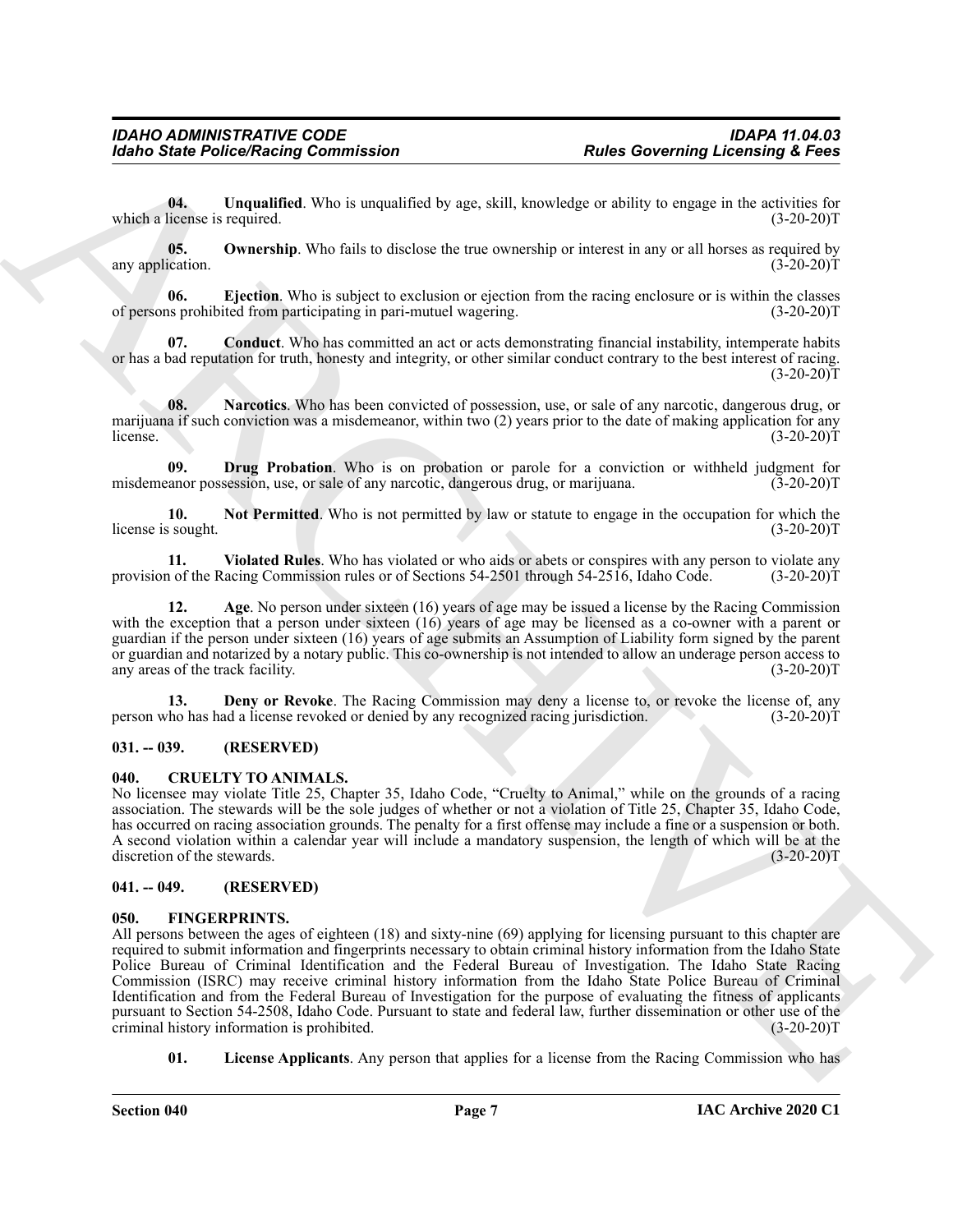#### <span id="page-7-15"></span>*IDAHO ADMINISTRATIVE CODE IDAPA 11.04.03 Idaho State Police/Racing Commission Rules Governing Licensing & Fees*

#### <span id="page-7-16"></span><span id="page-7-12"></span><span id="page-7-10"></span><span id="page-7-1"></span><span id="page-7-0"></span>**090. APPLICATIONS.**

#### <span id="page-7-13"></span><span id="page-7-11"></span><span id="page-7-2"></span>**091. -- 094. (RESERVED)**

#### <span id="page-7-9"></span><span id="page-7-7"></span><span id="page-7-3"></span>**095. ADD-ON.**

#### <span id="page-7-14"></span><span id="page-7-8"></span><span id="page-7-4"></span>**096. DUPLICATE LICENSE.**

#### <span id="page-7-5"></span>**097. -- 099. (RESERVED)**

#### <span id="page-7-21"></span><span id="page-7-20"></span><span id="page-7-19"></span><span id="page-7-18"></span><span id="page-7-17"></span><span id="page-7-6"></span>**100. LICENSES REQUIRING RACING ASSOCIATION SIGNATURES.**

|      |               | <b>Idaho State Police/Racing Commission</b>                                                                                                                                                                                                                                                                                                                                                                          | <b>Rules Governing Licensing &amp; Fees</b> |              |  |  |
|------|---------------|----------------------------------------------------------------------------------------------------------------------------------------------------------------------------------------------------------------------------------------------------------------------------------------------------------------------------------------------------------------------------------------------------------------------|---------------------------------------------|--------------|--|--|
|      | databases.    | not been fingerprinted within the past five (5) years must be fingerprinted prior to a license being issued. Pursuant to<br>Section 67-3008, Idaho Code, the ISRC will submit a set of fingerprints obtained from the applicant and the required<br>fees to the Idaho State Police Bureau of Criminal Identification for a criminal records check of state and national                                              |                                             | $(3-20-20)T$ |  |  |
|      | 02.<br>rules. | Existing Licensees. Any person that currently holds a valid license from the ISRC must be re-<br>fingerprinted at least every five (5) years in accordance with the procedures outlined in Subsection 050.01 of these                                                                                                                                                                                                |                                             | $(3-20-20)T$ |  |  |
|      | 03.           | Fees. The cost of taking and processing such fingerprints is the responsibility of the applicant. Fees<br>for taking and processing fingerprints are in accordance with the amount(s) charged by the Idaho State Police Bureau<br>of Criminal Identification pursuant to Section 67-3010, Idaho Code.                                                                                                                |                                             | $(3-20-20)T$ |  |  |
|      | $051. - 089.$ | (RESERVED)                                                                                                                                                                                                                                                                                                                                                                                                           |                                             |              |  |  |
| 090. |               | APPLICATIONS.<br>All application forms must be filled out completely and legibly.                                                                                                                                                                                                                                                                                                                                    |                                             | $(3-20-20)T$ |  |  |
|      | 01.           | Application Forms. All applications must be submitted to the Racing Commission on forms<br>obtained from the Racing Commission, and all persons applying for licenses shall submit completed applications<br>meeting all requirements, including obtaining necessary signatures as indicated on the form or otherwise noted in this<br>chapter. License types are listed in the License Fee section of this chapter. |                                             | $(3-20-20)T$ |  |  |
|      | 02.           | Other Forms. All other forms to be submitted to the Racing Commission by this chapter must be<br>of a type approved by the Racing Commission.                                                                                                                                                                                                                                                                        |                                             | $(3-20-20)T$ |  |  |
|      | 03.           | Age. Applicants between sixteen $(16)$ and eighteen $(18)$ years of age are required to submit an<br>Assumption of Liability Form signed by their guardian and notarized by a notary public.                                                                                                                                                                                                                         |                                             | $(3-20-20)T$ |  |  |
|      | $091. - 094.$ | (RESERVED)                                                                                                                                                                                                                                                                                                                                                                                                           |                                             |              |  |  |
| 095. | ADD-ON.       | Any qualified person may add an additional license category to an existing license by paying the add-on fee unless:                                                                                                                                                                                                                                                                                                  |                                             | $(3-20-20)T$ |  |  |
|      | 01.           | Higher Fee. The fee for the category added is higher than the fee for the existing license category.                                                                                                                                                                                                                                                                                                                 |                                             | $(3-20-20)T$ |  |  |
|      | 02.           | Additional License. If the fee for the license category that is requested is higher than the fee for the<br>existing license category, the person must pay the Racing Commission the higher fee.                                                                                                                                                                                                                     |                                             | $(3-20-20)T$ |  |  |
| 096. |               | DUPLICATE LICENSE.<br>The Racing Commission may issue a duplicate license in the event an existing license has been lost or destroyed.                                                                                                                                                                                                                                                                               |                                             | $(3-20-20)T$ |  |  |
|      | $097. - 099.$ | (RESERVED)                                                                                                                                                                                                                                                                                                                                                                                                           |                                             |              |  |  |
| 100. |               | LICENSES REQUIRING RACING ASSOCIATION SIGNATURES.<br>The following application types are also signed by a racing association:                                                                                                                                                                                                                                                                                        |                                             | $(3-20-20)T$ |  |  |
|      | 01.           | Admissions.                                                                                                                                                                                                                                                                                                                                                                                                          |                                             | $(3-20-20)T$ |  |  |
|      | 02.           | Announcer.                                                                                                                                                                                                                                                                                                                                                                                                           |                                             | $(3-20-20)T$ |  |  |
|      | 03.           | Clocker.                                                                                                                                                                                                                                                                                                                                                                                                             |                                             | $(3-20-20)T$ |  |  |
|      | 04.           | <b>Clerk of Scales.</b>                                                                                                                                                                                                                                                                                                                                                                                              |                                             | $(3-20-20)T$ |  |  |
|      |               |                                                                                                                                                                                                                                                                                                                                                                                                                      |                                             |              |  |  |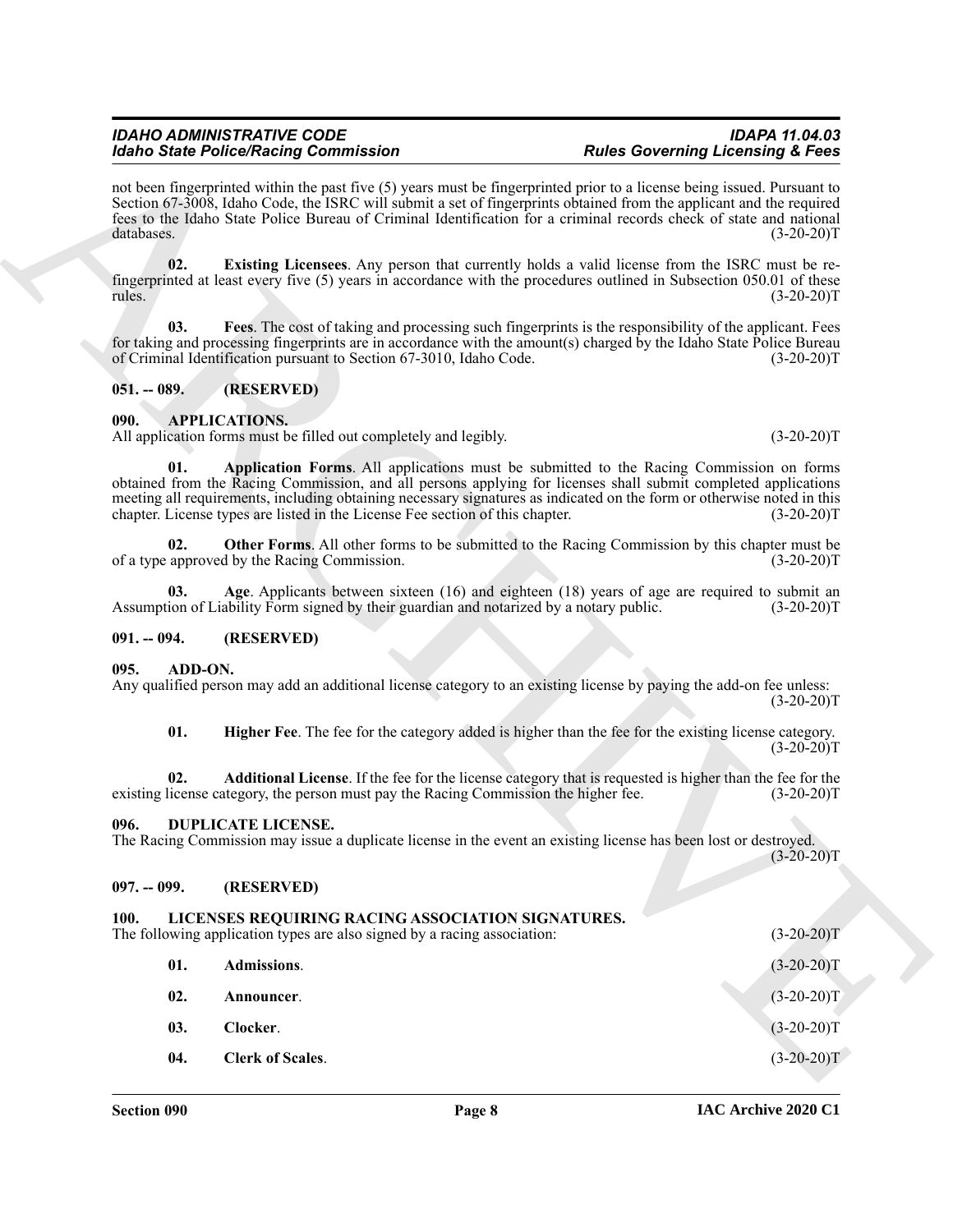<span id="page-8-18"></span><span id="page-8-17"></span><span id="page-8-16"></span><span id="page-8-15"></span><span id="page-8-14"></span>

| <b>Idaho State Police/Racing Commission</b> |                                                                                                          | <b>Rules Governing Licensing &amp; Fees</b>                                                                                                                                                                                        |  |  |
|---------------------------------------------|----------------------------------------------------------------------------------------------------------|------------------------------------------------------------------------------------------------------------------------------------------------------------------------------------------------------------------------------------|--|--|
| 05.                                         | Horsemen's Bookkeeper.                                                                                   | $(3-20-20)T$                                                                                                                                                                                                                       |  |  |
| 06.                                         | Identifier.                                                                                              | $(3-20-20)T$                                                                                                                                                                                                                       |  |  |
| 07.                                         | <b>Jocks Room Custodian.</b>                                                                             | $(3-20-20)T$                                                                                                                                                                                                                       |  |  |
| 08.                                         | Maintenance.                                                                                             | $(3-20-20)T$                                                                                                                                                                                                                       |  |  |
| 09.                                         | <b>Office Personnel.</b>                                                                                 | $(3-20-20)T$                                                                                                                                                                                                                       |  |  |
| 10.                                         | Outrider.                                                                                                | $(3-20-20)T$                                                                                                                                                                                                                       |  |  |
| 11.                                         | Paddock Judge.                                                                                           | $(3-20-20)T$                                                                                                                                                                                                                       |  |  |
| 12.                                         | <b>Racing Secretary.</b>                                                                                 | $(3-20-20)T$                                                                                                                                                                                                                       |  |  |
| 13.                                         | <b>Stall Superintendent.</b>                                                                             | $(3-20-20)T$                                                                                                                                                                                                                       |  |  |
| 14.                                         | Starter.                                                                                                 | $(3-20-20)T$                                                                                                                                                                                                                       |  |  |
| 15.                                         | <b>Track Superintendent.</b>                                                                             | $(3-20-20)T$                                                                                                                                                                                                                       |  |  |
| 16.                                         | Valet.                                                                                                   | $(3-20-20)T$                                                                                                                                                                                                                       |  |  |
| $101. - 109.$                               | (RESERVED)                                                                                               |                                                                                                                                                                                                                                    |  |  |
| 110.                                        | <b>APPRENTICE JOCKEY LICENSE.</b><br>licensed jockeys, a licensed outrider, and a steward.               | The application is also signed by a steward and an apprentice jockey certificate signed by a licensed starter, two (2)<br>$(3-20-20)T$                                                                                             |  |  |
| $111. - 129.$                               | (RESERVED)                                                                                               |                                                                                                                                                                                                                                    |  |  |
| 130.                                        | ASSISTANT STARTER LICENSE.<br>The application is also signed by a licensed starter.                      | $(3-20-20)T$                                                                                                                                                                                                                       |  |  |
| $131. - 139.$                               | (RESERVED)                                                                                               |                                                                                                                                                                                                                                    |  |  |
| 140.                                        | <b>AUTHORIZED AGENT LICENSE.</b><br>A notarized authorized agent form is submitted with the application. | $(3-20-20)T$                                                                                                                                                                                                                       |  |  |
| 01.<br>represented.                         |                                                                                                          | Each Owner Represented. A separate authorized agent form must be filed for each owner<br>$(3-20-20)T$                                                                                                                              |  |  |
| 02.                                         | must be acknowledged before a notary public.                                                             | Written Instrument. A written instrument signed by the owner must accompany the application<br>and clearly set forth the delegated powers of the authorized agent. The owner's signature on the written instrument<br>$(3-20-20)T$ |  |  |
| 03.                                         | Racing Commission and attached to the regular application form.                                          | <b>Power of Attorney.</b> If the written instrument is a power of attorney, it must be filed with the<br>$(3-20-20)T$                                                                                                              |  |  |
| 04.                                         | described in Subsection 140.02 of these rules.                                                           | Changes. Any changes must be made in writing and filed with the Racing Commission as<br>$(3-20-20)T$                                                                                                                               |  |  |
|                                             |                                                                                                          | Termination. The authorized agent's appointment may be terminated by the owner, in writing,                                                                                                                                        |  |  |

#### <span id="page-8-25"></span><span id="page-8-24"></span><span id="page-8-23"></span><span id="page-8-22"></span><span id="page-8-21"></span><span id="page-8-20"></span><span id="page-8-19"></span><span id="page-8-0"></span>**101. -- 109. (RESERVED)**

#### <span id="page-8-6"></span><span id="page-8-1"></span>**110. APPRENTICE JOCKEY LICENSE.**

#### <span id="page-8-2"></span>**111. -- 129. (RESERVED)**

#### <span id="page-8-7"></span><span id="page-8-3"></span>**130. ASSISTANT STARTER LICENSE.**

#### <span id="page-8-4"></span>**131. -- 139. (RESERVED)**

#### <span id="page-8-13"></span><span id="page-8-12"></span><span id="page-8-11"></span><span id="page-8-10"></span><span id="page-8-9"></span><span id="page-8-8"></span><span id="page-8-5"></span>**140. AUTHORIZED AGENT LICENSE.**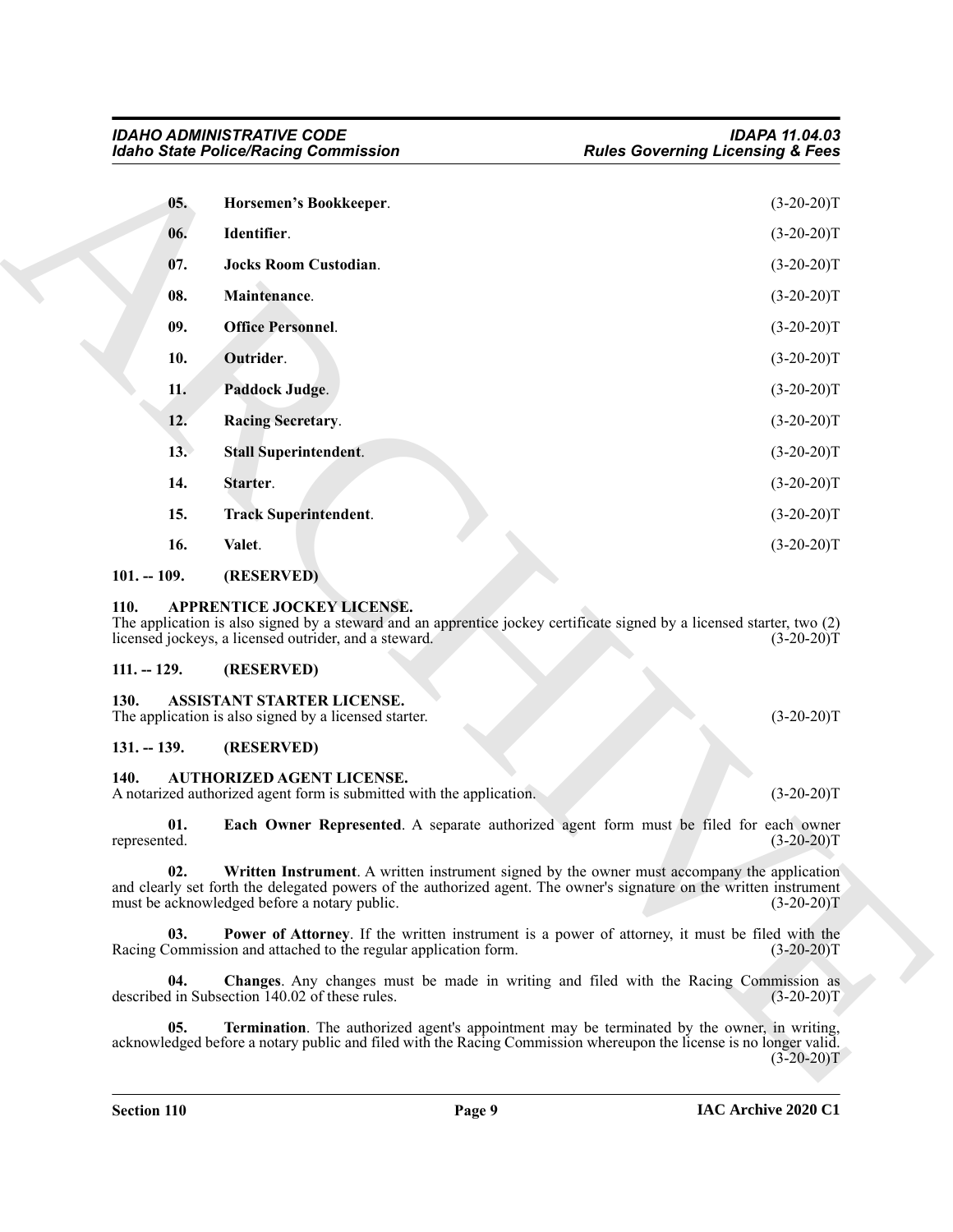#### <span id="page-9-0"></span>**141. -- 144. (RESERVED)**

#### <span id="page-9-16"></span><span id="page-9-1"></span>**145. BAD CHECKS.**

#### <span id="page-9-2"></span>**146. -- 159. (RESERVED)**

#### <span id="page-9-20"></span><span id="page-9-19"></span><span id="page-9-18"></span><span id="page-9-3"></span>**160. CONCESSIONAIRE LICENSE.**

|                                   | <b>Idaho State Police/Racing Commission</b>                                                                                                                                                                                                                                                                                                                                                                                                                                                                                                                     | <b>Rules Governing Licensing &amp; Fees</b> |  |  |
|-----------------------------------|-----------------------------------------------------------------------------------------------------------------------------------------------------------------------------------------------------------------------------------------------------------------------------------------------------------------------------------------------------------------------------------------------------------------------------------------------------------------------------------------------------------------------------------------------------------------|---------------------------------------------|--|--|
| $141. - 144.$                     | (RESERVED)                                                                                                                                                                                                                                                                                                                                                                                                                                                                                                                                                      |                                             |  |  |
| 145.                              | <b>BAD CHECKS.</b><br>Any licensee who make, draw, order or deliver a check, draft or order for the payment of money to another Idaho<br>licensee, Racing Association, Racing Commission or employee of said Association, Racing Association or Racing<br>Commission, which check, draft or order for the payment of money is invalid on its face or non-negotiable, or there<br>are not sufficient funds on deposit for full payment of such check, draft or order, may be subject to suspension or<br>disciplinary action, or both, by the Racing Commission. | $(3-20-20)T$                                |  |  |
| $146. - 159.$                     | (RESERVED)                                                                                                                                                                                                                                                                                                                                                                                                                                                                                                                                                      |                                             |  |  |
| 160.<br>The application includes: | <b>CONCESSIONAIRE LICENSE.</b>                                                                                                                                                                                                                                                                                                                                                                                                                                                                                                                                  | $(3-20-20)T$                                |  |  |
| 01.                               | Names of Owners. The names and addresses of all of the principal owners.                                                                                                                                                                                                                                                                                                                                                                                                                                                                                        | $(3-20-20)T$                                |  |  |
| 02.                               | Proof of Financial Stability. A financial statement of assets and liabilities.                                                                                                                                                                                                                                                                                                                                                                                                                                                                                  | $(3-20-20)T$                                |  |  |
| 03.                               | Type of Business. The type of business generally engaged in by the applicant.                                                                                                                                                                                                                                                                                                                                                                                                                                                                                   | $(3-20-20)T$                                |  |  |
| $161. - 165.$                     | (RESERVED)                                                                                                                                                                                                                                                                                                                                                                                                                                                                                                                                                      |                                             |  |  |
| 166.                              | <b>CONCESSION EMPLOYEE LICENSE.</b><br>The application is also signed by a licensed concessionaire.                                                                                                                                                                                                                                                                                                                                                                                                                                                             | $(3-20-20)T$                                |  |  |
| $167. - 189.$                     | (RESERVED)                                                                                                                                                                                                                                                                                                                                                                                                                                                                                                                                                      |                                             |  |  |
| <b>190.</b>                       | <b>EMERGENCY MEDICAL TECHNICIAN LICENSE.</b><br>All persons applying for an emergency medical technician license must submit a completed application signed by a<br>racing association and a copy of Emergency Medical Technician Certification.                                                                                                                                                                                                                                                                                                                | $(3-20-20)T$                                |  |  |
| $191. - 199.$                     | (RESERVED)                                                                                                                                                                                                                                                                                                                                                                                                                                                                                                                                                      |                                             |  |  |
| 200.                              | <b>EXERCISE PERSON LICENSE.</b><br>A Steward must also sign the application for a first time licensee.                                                                                                                                                                                                                                                                                                                                                                                                                                                          | $(3-20-20)T$                                |  |  |
| $201. - 209.$                     | (RESERVED)                                                                                                                                                                                                                                                                                                                                                                                                                                                                                                                                                      |                                             |  |  |
| 210.                              | <b>GROOM LICENSE.</b><br>The application signed by a licensed trainer.                                                                                                                                                                                                                                                                                                                                                                                                                                                                                          | $(3-20-20)T$                                |  |  |
|                                   | 211. -- 239. (RESERVED)                                                                                                                                                                                                                                                                                                                                                                                                                                                                                                                                         |                                             |  |  |
| 240.                              | JOCKEY LICENSE.                                                                                                                                                                                                                                                                                                                                                                                                                                                                                                                                                 |                                             |  |  |
| 01.<br>professional.              | Application for License. The application includes a current physical evaluation from a medical                                                                                                                                                                                                                                                                                                                                                                                                                                                                  | $(3-20-20)T$                                |  |  |
| 02.                               | First Time Licensed. The application for a person that has not been previously licensed as a jockey<br>in Idaho is also signed by a steward.                                                                                                                                                                                                                                                                                                                                                                                                                    | $(3-20-20)T$                                |  |  |
|                                   | (RESERVED)                                                                                                                                                                                                                                                                                                                                                                                                                                                                                                                                                      |                                             |  |  |
| $241. - 249.$                     |                                                                                                                                                                                                                                                                                                                                                                                                                                                                                                                                                                 |                                             |  |  |

#### <span id="page-9-21"></span><span id="page-9-4"></span>**161. -- 165. (RESERVED)**

#### <span id="page-9-17"></span><span id="page-9-5"></span>**166. CONCESSION EMPLOYEE LICENSE.**

#### <span id="page-9-6"></span>**167. -- 189. (RESERVED)**

#### <span id="page-9-22"></span><span id="page-9-7"></span>**190. EMERGENCY MEDICAL TECHNICIAN LICENSE.**

#### <span id="page-9-8"></span>**191. -- 199. (RESERVED)**

#### <span id="page-9-23"></span><span id="page-9-9"></span>**200. EXERCISE PERSON LICENSE.**

#### <span id="page-9-10"></span>**201. -- 209. (RESERVED)**

#### <span id="page-9-24"></span><span id="page-9-11"></span>**210. GROOM LICENSE.**

#### <span id="page-9-27"></span><span id="page-9-26"></span><span id="page-9-13"></span><span id="page-9-12"></span>**240. JOCKEY LICENSE.**

#### <span id="page-9-28"></span><span id="page-9-14"></span>**241. -- 249. (RESERVED)**

#### <span id="page-9-25"></span><span id="page-9-15"></span>**250. JOCKEY AGENT LICENSE.**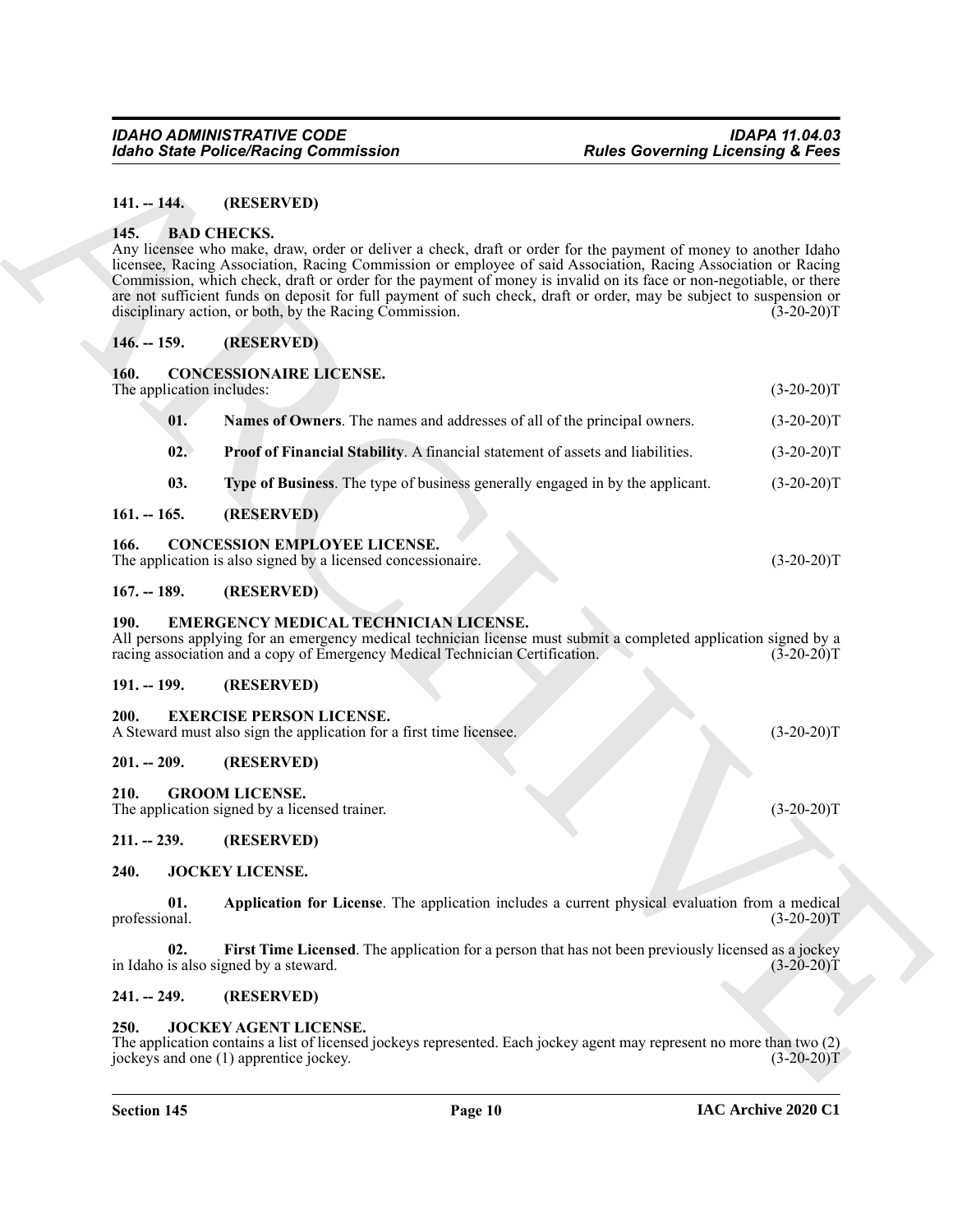#### <span id="page-10-0"></span>**251. -- 279. (RESERVED)**

#### <span id="page-10-12"></span><span id="page-10-1"></span>**280. MUTUEL EMPLOYEE LICENSE.**

The application is also signed by a racing association and the applicant is at least eighteen (18) years of age.  $(3-20-20)T$ 

#### <span id="page-10-2"></span>**281. -- 299. (RESERVED)**

#### <span id="page-10-13"></span><span id="page-10-3"></span>**300. OFFICIAL LICENSE.**

The application is also signed by a racing association or Racing Commission. (3-20-20)T

#### <span id="page-10-4"></span>**301. -- 329. (RESERVED)**

#### <span id="page-10-14"></span><span id="page-10-5"></span>**330. OWNER LICENSE.**

All persons listed on the registration papers must obtain an owners license. (3-20-20)T

<span id="page-10-15"></span>**01. Financial Responsibility**. If the Racing Commission has reason to doubt the financial responsibility of an applicant for an owner's license, the applicant may be required to complete a verified financial statement. (3-20-20)T

<span id="page-10-19"></span>**02. Transfer of Horse Prohibited**. The Racing Commission may refuse, deny, suspend or revoke an owner's license for the spouse or member of the immediate family or household of a person ineligible to be licensed as an owner, unless there is a showing on the part of the applicant or licensed owner, and the Racing Commission determines that participation in racing will not permit a person to serve as a substitute for an ineligible person. The transfer of a horse to circumvent the intent of a Racing Commission rule or ruling is prohibited. (3-2 transfer of a horse to circumvent the intent of a Racing Commission rule or ruling is prohibited.

<span id="page-10-17"></span>**03. Multiple Owners**. If the legal owner of any horse is a partnership, corporation, limited liability company, syndicate or other racing association or entity, each shareholder, member or partner must be licensed as an owner.  $(3-20-20)T$ 

<span id="page-10-18"></span><span id="page-10-16"></span>**04. Lease Agreements**. A horse may be raced under lease provided a completed breed registry or other lease form acceptable to the Racing Commission is attached to the certificate of registration and on file with the Racing Commission. The lessee must be licensed as a horse owner. (3-20-20)T

ARCHIVE **05. Supplemental License Fee**. When submitting a horse for hair testing as required in IDAPA 11.04.11, "Rules Governing Equine Veterinary Practices, Permitted Medications, Banned Substances and Drug Testing of Horses," the owner(s) must pay a supplemental license fee of two hundred twenty-five dollars (\$225) per hair test. The Racing Commission, its Executive Director, or its Business Operations Manager are authorized to, and will designate the individual(s) responsible for collecting the supplemental fee. The owner or trainer must submit payment to said designated individual prior to testing. (3-20-20) payment to said designated individual prior to testing.

#### <span id="page-10-6"></span>**331. -- 359. (RESERVED)**

#### <span id="page-10-20"></span><span id="page-10-7"></span>**360. PLATER LICENSE.**

The application for a first time plater license includes a letter of recommendation from an owner or trainer.

 $(3-20-20)T$ 

#### <span id="page-10-8"></span>**361. -- 369. (RESERVED)**

#### <span id="page-10-21"></span><span id="page-10-9"></span>**370. PONY PERSON LICENSE.**

If the application is for a first time pony person license, the application is also signed by a steward. (3-20-20)T

#### <span id="page-10-10"></span>**371. -- 389. (RESERVED)**

#### <span id="page-10-22"></span><span id="page-10-11"></span>**390. STABLE NAME LICENSE.**

The application includes the identity or identities of the ownership interests involved in the horse racing operation.  $(3-20-20)T$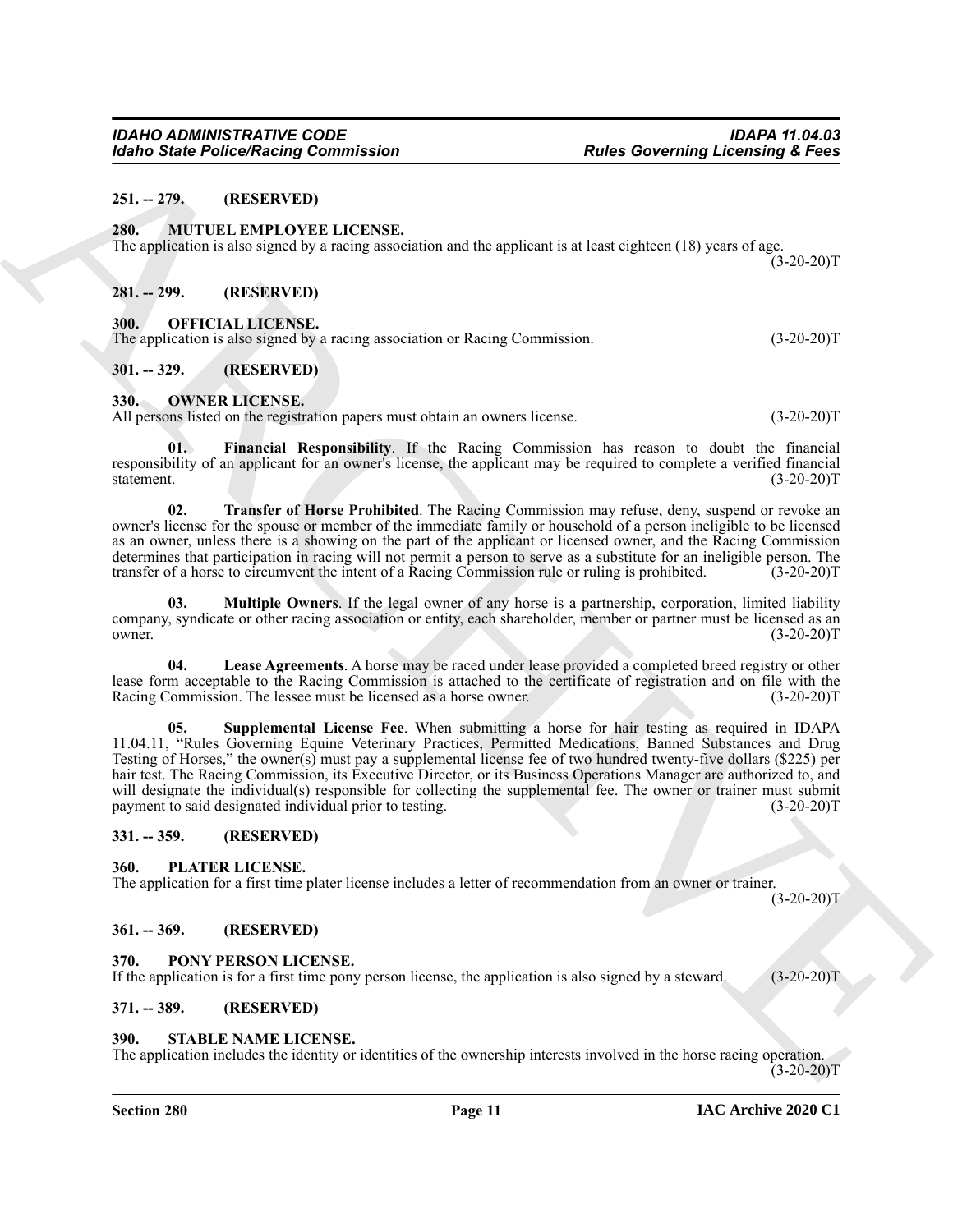<span id="page-11-14"></span>**01. Changes of Ownership**. Any change in ownership of the horse racing stable must be reported immediately to and approved by the Racing Commission. (3-20-20)T

<span id="page-11-15"></span>**02. Trainer**. A trainer who is licensed as an owner or part owner may use a stable name as owner or part owner. However, no trainer may be licensed as a trainer other than in his legal name. (3-20-20)T

#### <span id="page-11-12"></span><span id="page-11-11"></span><span id="page-11-0"></span>**391. STABLE NAME CHANGE.**

**01. Cancellation**. Any person who has been granted a stable name license may at anytime cancel the stable name license if written notice has been submitted to the Racing Commission and the Racing Commission approves the cancellation. (3-20-20)T

<span id="page-11-13"></span>**02. Name Change**. A stable name may be changed at anytime by canceling the existing stable name and submitting a new stable name application with the appropriate fee. (3-20-20)T

### <span id="page-11-16"></span><span id="page-11-1"></span>**392. STABLE NAMES PROHIBITED.**

<span id="page-11-21"></span>No stable name may be: (3-20-20)T

**01. Registered**. Registered by any other person with a racing association conducting a recognized meeting, or the Jockey Club (N.Y.) or with another racing authority; (3-20-20)T

**02. Real Name**. The real name of any owner of race horses nor the real or assumed name of any prominent person not owning race horses; (3-20-20)T

<span id="page-11-20"></span><span id="page-11-18"></span><span id="page-11-17"></span>**03. Misleading**. Misleading to the public or unbecoming to the sport; (3-20-20)T

**04. Distinguishable**. All stable names must be plainly distinguishable from all other licensed stable names.  $(3-20-20)T$ 

<span id="page-11-22"></span><span id="page-11-19"></span>**05.** One Name. No individual may license more than one (1) stable name. (3-20-20)T

#### <span id="page-11-2"></span>**393. -- 419. (RESERVED)**

#### <span id="page-11-3"></span>**420. STATE VETERINARIAN LICENSE.**

The applicant must have a signed contract on file in the Racing Commission office. (3-20-20)T

#### <span id="page-11-4"></span>**421. -- 429. (RESERVED)**

#### <span id="page-11-23"></span><span id="page-11-5"></span>**430. STEWARD LICENSE.**

Form State Police Street Police Street by Angle Rowman Roles Governing Licensing & Form<br>
U. S. Changes CO-menting Archives and the base of the street of the street street in the street of Co-menting Company and the street All persons applying for a steward license must meet the Stewards Qualifications, as set down in IDAPA 11.04.06, "Rules Governing Racing Officials," Section 050, and must submit a completed license application signed by the Racing Commission. (3-20-20)T

#### <span id="page-11-6"></span>**431. -- 459. (RESERVED)**

#### <span id="page-11-24"></span><span id="page-11-7"></span>**460. TRACK SECURITY LICENSE.**

The application is also signed by their employer. (3-20-20)T

#### <span id="page-11-8"></span>**461. -- 469. (RESERVED)**

#### <span id="page-11-25"></span><span id="page-11-9"></span>**470. TRAINER LICENSE.**

All persons applying for a trainer license for the first time in Idaho must pass the trainer's test and have their application signed by a steward, or have a current valid trainers license from another recognized jurisdiction.

(3-20-20)T

#### <span id="page-11-10"></span>**471. -- 489. (RESERVED)**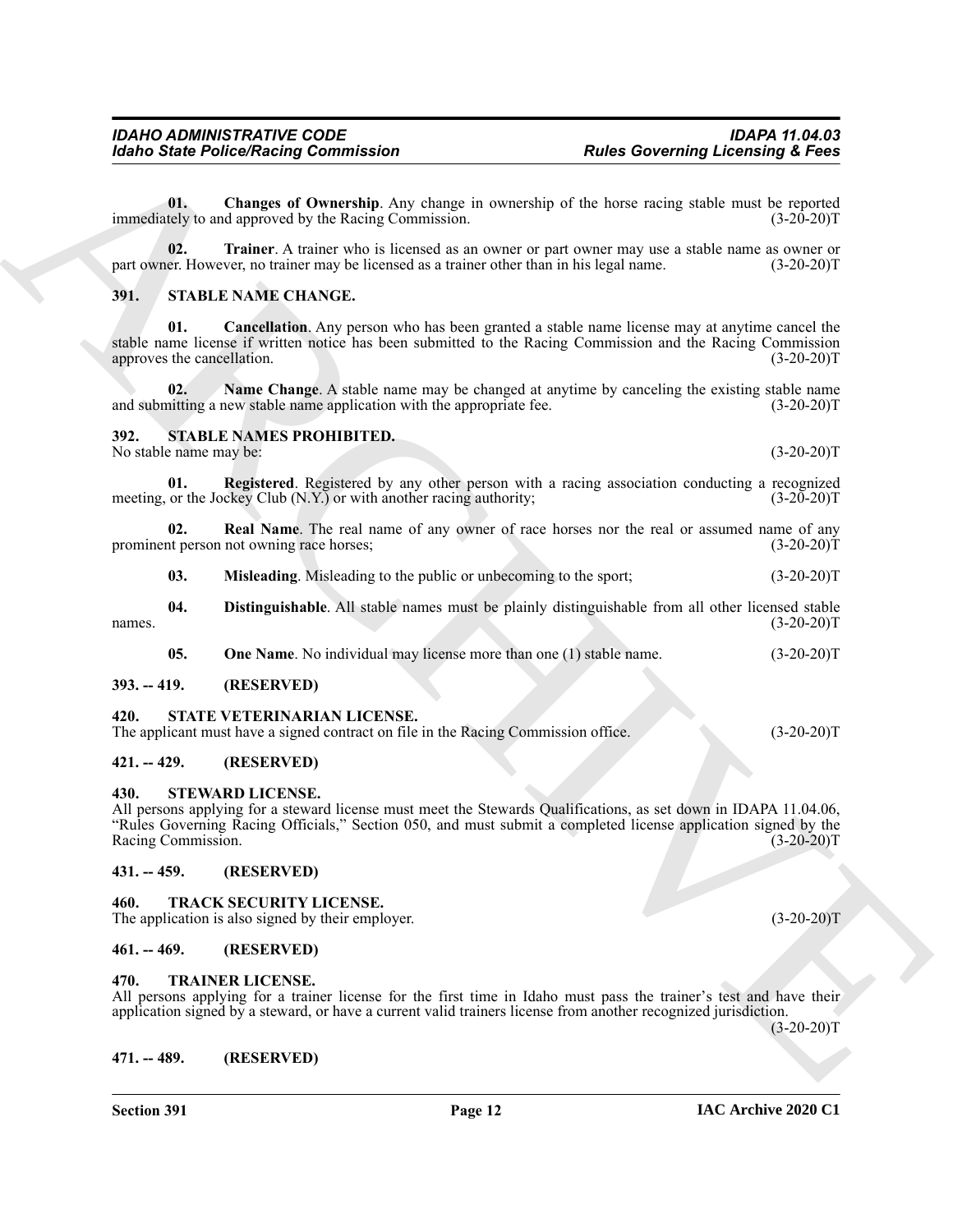#### *IDAHO ADMINISTRATIVE CODE IDAPA 11.04.03* **Idaho State Police/Racing Commission**

#### <span id="page-12-8"></span><span id="page-12-0"></span>**490. VETERINARIAN LICENSE.**

#### <span id="page-12-1"></span>**491. -- 499. (RESERVED)**

#### <span id="page-12-7"></span><span id="page-12-2"></span>**500. VET ASSISTANT LICENSE.**

# <span id="page-12-3"></span>**501. -- 599. (RESERVED)**

#### <span id="page-12-6"></span><span id="page-12-5"></span><span id="page-12-4"></span>**600. LICENSE FEES.**

| $491. - 499.$                   | (RESERVED)                                                                                                                                                                                                                                                 |            |                             |                          |              |              |
|---------------------------------|------------------------------------------------------------------------------------------------------------------------------------------------------------------------------------------------------------------------------------------------------------|------------|-----------------------------|--------------------------|--------------|--------------|
| 500.                            | VET ASSISTANT LICENSE.<br>The application is also signed by a state veterinarian.                                                                                                                                                                          |            |                             |                          |              | $(3-20-20)T$ |
| $501. - 599.$                   | (RESERVED)                                                                                                                                                                                                                                                 |            |                             |                          |              |              |
| 600.<br>license will be issued. | <b>LICENSE FEES.</b><br>All persons must submit completed applications when applying for license types listed below and pursuant to this<br>chapter and also pay the Racing Commission the fee associated with the type of license being sought before any |            |                             |                          |              |              |
|                                 | <b>LICENSE</b>                                                                                                                                                                                                                                             | <b>FEE</b> | <b>LICENSE</b>              |                          | <b>FEE</b>   |              |
|                                 | Add-ons<br>$\overline{\phantom{a}}$                                                                                                                                                                                                                        | \$10       | Official                    |                          | \$50         |              |
|                                 | Admission<br>$\overline{\phantom{a}}$                                                                                                                                                                                                                      | \$15       | Outrider                    | $\blacksquare$           | \$25         |              |
|                                 | Announcer<br>$\overline{\phantom{a}}$                                                                                                                                                                                                                      | \$25       | Owner                       |                          | \$50         |              |
|                                 | Apprentice Jockey<br>$\overline{\phantom{a}}$                                                                                                                                                                                                              | \$50       | Owner/Trainer               | $\hbox{--}$              | \$65         |              |
|                                 | <b>Assistant Starter</b><br>$\blacksquare$                                                                                                                                                                                                                 | \$25       | Paddock Judge               | $\blacksquare$           | \$25         |              |
|                                 | <b>Authorized Agent</b><br>$\overline{\phantom{a}}$                                                                                                                                                                                                        | \$50       | Photographer                | $\hbox{--}$              | \$25         |              |
|                                 | <b>Chart Person</b><br>$\blacksquare$                                                                                                                                                                                                                      | \$25       | Plater                      |                          | \$50         |              |
|                                 | Clerk of Scales<br>$\blacksquare$                                                                                                                                                                                                                          | \$25       | Pony Person                 | $\blacksquare$           | \$25         |              |
|                                 | Clocker<br>٠                                                                                                                                                                                                                                               | \$25       | Racing Secretary            |                          | \$35         |              |
|                                 | <b>Concession Employee</b><br>$\blacksquare$                                                                                                                                                                                                               | \$15       | <b>Stable Registration</b>  | $\hbox{--}$              | \$50         |              |
|                                 | Concessionaire<br>$\blacksquare$                                                                                                                                                                                                                           | \$50       | Stall Superintendent        | $\overline{\phantom{0}}$ | \$25         |              |
|                                 | Duplicate<br>$\overline{\phantom{a}}$                                                                                                                                                                                                                      | \$10       | Starter                     | $\overline{\phantom{a}}$ | \$25         |              |
|                                 | <b>EMT</b><br>$\overline{\phantom{0}}$                                                                                                                                                                                                                     | \$25       | State Veterinarian          |                          | \$0          |              |
|                                 | <b>Exercise Person</b><br>$\overline{\phantom{a}}$                                                                                                                                                                                                         | \$25       | Steward                     | $\blacksquare$           | \$50         |              |
|                                 | Groom<br>$\blacksquare$                                                                                                                                                                                                                                    | \$25       | <b>Tote Employee</b>        |                          | \$15         |              |
|                                 | Horsemen's Bookkeeper<br>$\blacksquare$                                                                                                                                                                                                                    | \$35       | <b>Track Security</b>       | $\overline{\phantom{a}}$ | \$25         |              |
|                                 | Identifier<br>$\qquad \qquad \blacksquare$                                                                                                                                                                                                                 | \$25       | <b>Track Superintendent</b> |                          | $\sqrt{$25}$ |              |
|                                 | Jockey<br>$\blacksquare$                                                                                                                                                                                                                                   | \$50       | Trainer                     | $\overline{\phantom{a}}$ | \$50         |              |
|                                 | Jockey Agent<br>$\blacksquare$                                                                                                                                                                                                                             | \$50       | Valet                       | $\overline{\phantom{a}}$ | \$10         |              |
|                                 | Jocks Room Custodian<br>$\blacksquare$                                                                                                                                                                                                                     | \$25       | Veterinarian                | $\blacksquare$           | \$50         |              |
|                                 | Maintenance                                                                                                                                                                                                                                                | \$15       | Vet Assistant               | $\blacksquare$           | \$15         |              |
|                                 | Mutuel Employee<br>$\blacksquare$                                                                                                                                                                                                                          | \$15       | Video Employee              | $\blacksquare$           | \$15         |              |
|                                 | Office Personnel<br>$\blacksquare$                                                                                                                                                                                                                         | \$15       |                             | $\blacksquare$           |              |              |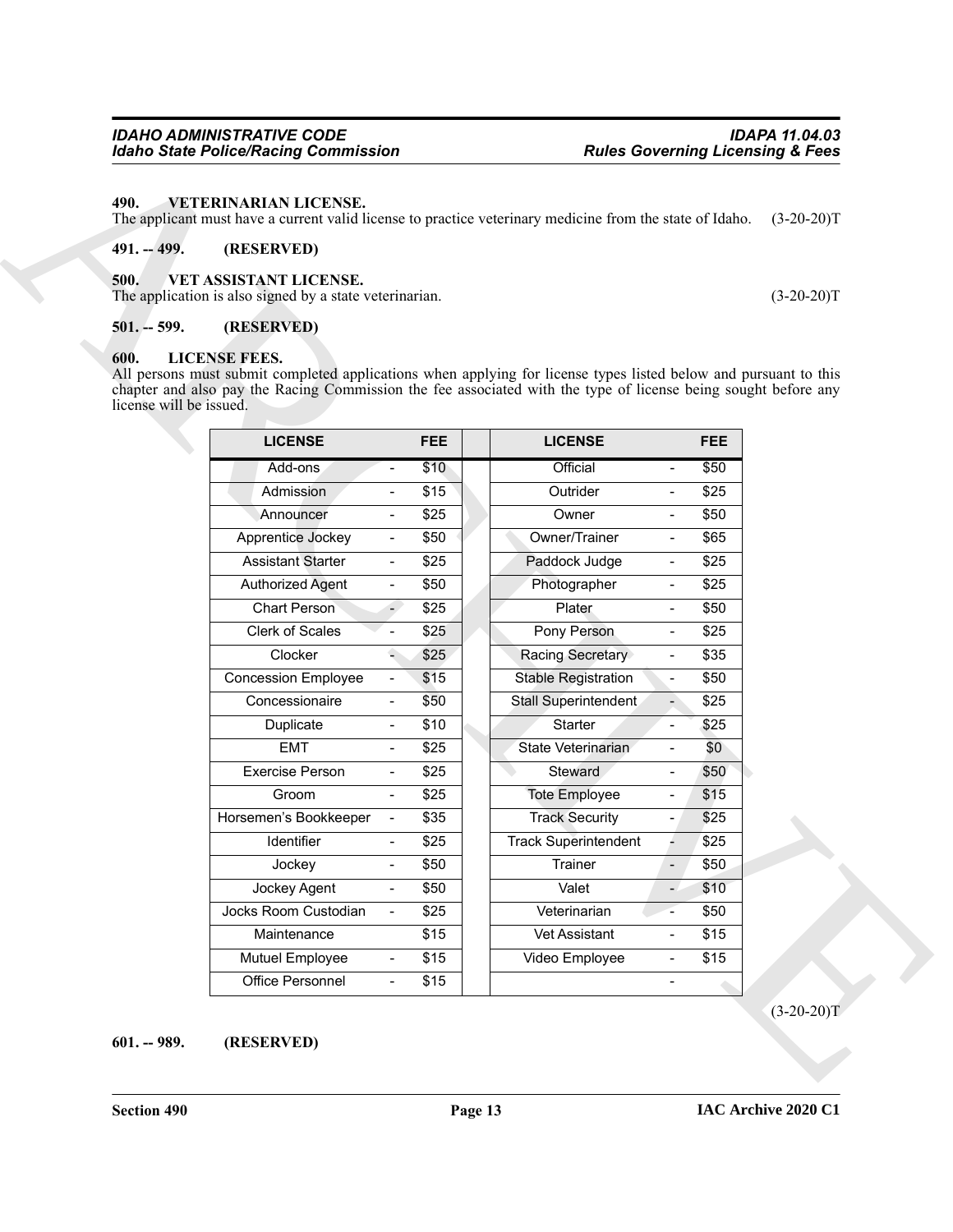#### *IDAHO ADMINISTRATIVE CODE IDAPA 11.04.03 Idaho State Police/Racing Commission Rules Governing Licensing & Fees*

# <span id="page-13-2"></span><span id="page-13-0"></span>**990. PENALTIES.**

Existe Principal Projection Contenting Communistics<br>
2011 - The Marchives and Science of the Superintensity of the Company is a subject to the production provided for the Table 21, Children<br>
2011 - 1999. . . . . . . . . . Any person violating any of the provisions of this chapter is subject to the penalties provided for in Title 54, Chapter 25, Idaho Code. (3-20-20)T 25, Idaho Code.

<span id="page-13-1"></span>**991. -- 999. (RESERVED)**